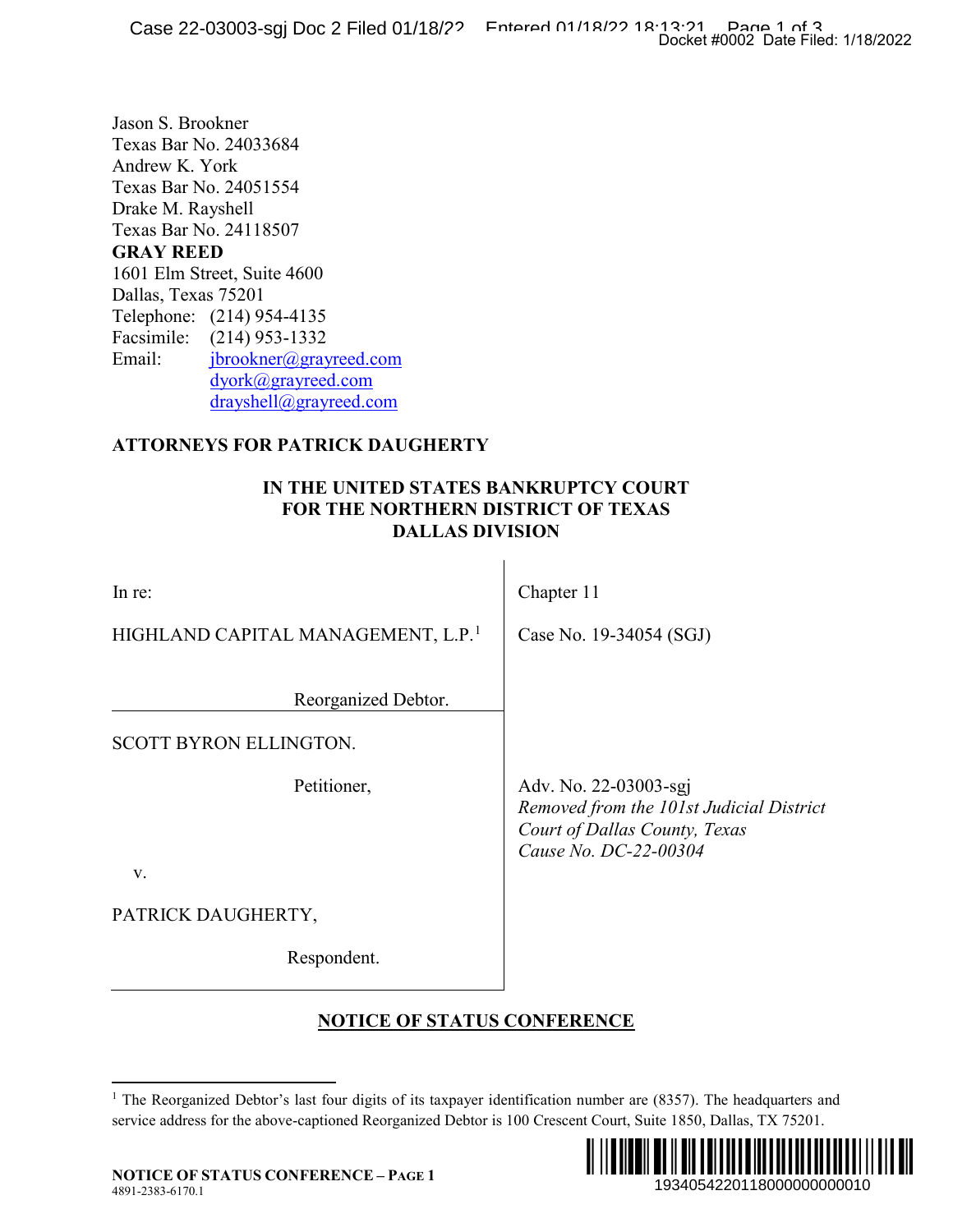**PLEASE TAKE NOTICE** that a hearing/status conference concerning this adversary proceeding will take place **via Webex on Tuesday, March 01, 2022, at 1:30 p.m. Central Time**, before the Honorable Stacey G. C. Jernigan, U.S. Bankruptcy Judge for the Northern District of Texas.

**PLEASE TAKE FURTHER NOTICE** that any parties who wish to participate in the hearings may do so via Webex by visiting the Webex hearing link on the Court's Hearing Dates and Calendar webpage at the following link: [https://us-courts.webex.com/meet/jerniga.](https://us-courts.webex.com/meet/jerniga)

**PLEASE TAKE FURTHER NOTICE** that the Court requests that in advance of the hearings all parties familiarize themselves with the Court's Webex Information and Tips: [https://www.txnb.uscourts.gov/content/judge-stacey-g-c-jernigan.](https://www.txnb.uscourts.gov/content/judge-stacey-g-c-jernigan)

Respectfully submitted this 18th day of January 2022.

Respectfully submitted,

#### **GRAY REED**

By: /s/ *Jason S. Brookner* Jason S. Brookner Texas Bar No. 24033684 Andrew K. York Texas Bar No. 24051554 Drake M. Rayshell Texas Bar No. 24118507 1601 Elm Street, Suite 4600 Dallas, Texas 75201 Telephone: (214) 954-4135 Facsimile: (214) 953-1332 Email: [jbrookner@grayreed.com](mailto:jbrookner@grayreed.com) [dyork@grayreed.com](mailto:dyork@grayreed.com) [drayshell@grayreed.com](mailto:drayshell@grayreed.com)

## **ATTORNEYS FOR PATRICK DAUGHERTY**